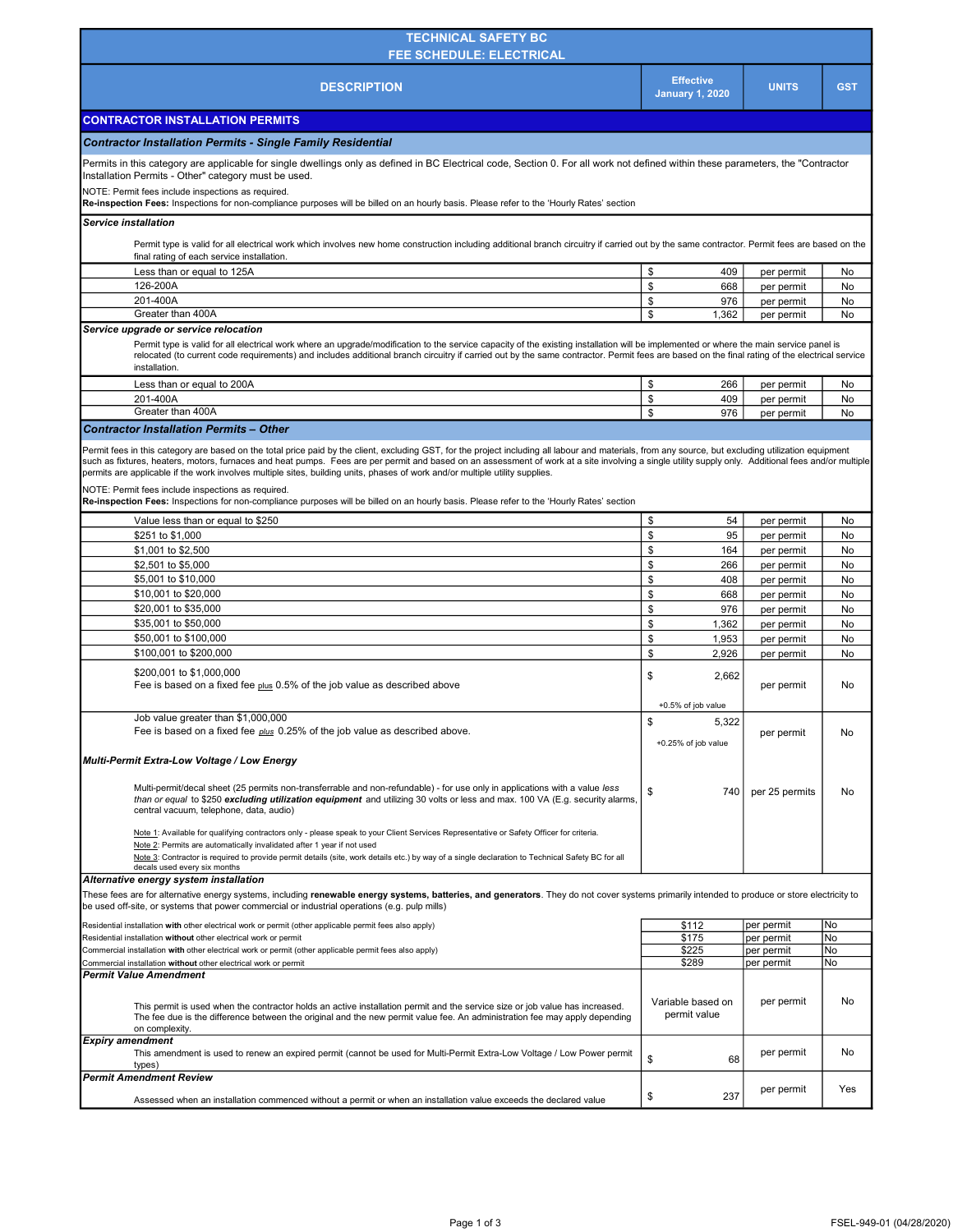| <b>TECHNICAL SAFETY BC</b> '<br><b>FEE SCHEDULE: ELECTRICAL</b> |                                            |              |            |
|-----------------------------------------------------------------|--------------------------------------------|--------------|------------|
| <b>DESCRIPTION</b>                                              | <b>Effective</b><br><b>January 1, 2020</b> | <b>UNITS</b> | <b>GST</b> |
| <b>ANNUAL OPERATING PERMITS</b>                                 |                                            |              |            |

| Electrical operating permit fees are based on a fixed fee per site up to the first 300kVA of service capacity. Each site is assessed an additional charge for each kVA over the 300kVA service<br>capacity threshold up to the maximum value capped by site category. (Rated service capacity to be based up on the manufacturer's nameplate rating of the main service switch or main<br>transforming equipment.)<br>Permit fee = Base fee per site + fee per kVA over 300kVA |                            |             |          |
|--------------------------------------------------------------------------------------------------------------------------------------------------------------------------------------------------------------------------------------------------------------------------------------------------------------------------------------------------------------------------------------------------------------------------------------------------------------------------------|----------------------------|-------------|----------|
| Re-inspection Fees: Inspections for non-compliance purposes will be billed on an hourly basis. Please refer to the 'Hourly Rates' section                                                                                                                                                                                                                                                                                                                                      |                            |             |          |
| General site - base fee per site                                                                                                                                                                                                                                                                                                                                                                                                                                               |                            |             |          |
| Category broadly based on a location defined by a geographic boundary or specifically, each service connection. Applicable<br>for all clients not classified as either an Electrical Utility or a regional entity defined under a Distributed site.                                                                                                                                                                                                                            | \$<br>137                  | per permit  | No       |
| Note 1: Fee is calculated on the total kVA for all services at a site                                                                                                                                                                                                                                                                                                                                                                                                          |                            |             |          |
| Note 2: Fees are capped at the following amounts per year:                                                                                                                                                                                                                                                                                                                                                                                                                     |                            |             |          |
| 2017 Fee is capped at \$2,810 per site (Applies to annual fee)                                                                                                                                                                                                                                                                                                                                                                                                                 |                            |             |          |
| 2018 Fee is capped at \$2,865 per site (Applies to annual fee)<br>2019 Fee is capped at \$2,920 per site (Applies to annual fee)                                                                                                                                                                                                                                                                                                                                               |                            |             |          |
| 2020 Fee is capped at \$2,980 per site (Applies to annual fee)                                                                                                                                                                                                                                                                                                                                                                                                                 |                            |             |          |
| Distributed site - base fee per site                                                                                                                                                                                                                                                                                                                                                                                                                                           |                            |             |          |
|                                                                                                                                                                                                                                                                                                                                                                                                                                                                                |                            |             |          |
| Category broadly based on location(s) defined by a management boundary - electrically separate but 'non-electrical process'<br>or management connected. Applicable only to regional entities such as municipalities, school districts and regional districts.                                                                                                                                                                                                                  | \$<br>70                   | per permit  | No       |
| Note 1: Fee is calculated on the total kVA for all services at a site                                                                                                                                                                                                                                                                                                                                                                                                          |                            |             |          |
|                                                                                                                                                                                                                                                                                                                                                                                                                                                                                |                            |             |          |
| Utility (Contiquous site) - base fee per site                                                                                                                                                                                                                                                                                                                                                                                                                                  |                            |             |          |
| Category broadly based on location(s) defined by a process boundary such as an electrical distribution system with<br>interconnected components.                                                                                                                                                                                                                                                                                                                               | \$<br>297                  |             |          |
| Note 1: Fee is calculated on total kVA system capacity                                                                                                                                                                                                                                                                                                                                                                                                                         |                            |             |          |
| Note 2: Fees are capped at the following amounts per year:                                                                                                                                                                                                                                                                                                                                                                                                                     |                            | per utility | No       |
| 2017 Fee is capped at \$562,750 (Applies to annual fee)                                                                                                                                                                                                                                                                                                                                                                                                                        |                            |             |          |
| 2018 Fee is capped at \$574,010 (Applies to annual fee)                                                                                                                                                                                                                                                                                                                                                                                                                        |                            |             |          |
| 2019 Fee is capped at \$585,490 (Applies to annual fee)                                                                                                                                                                                                                                                                                                                                                                                                                        |                            |             |          |
| 2020 Fee is capped at \$597,200 (Applies to annual fee)                                                                                                                                                                                                                                                                                                                                                                                                                        |                            |             |          |
| Additional charge for each kVA over 300kVA<br><b>Private distribution system</b>                                                                                                                                                                                                                                                                                                                                                                                               | \$<br>0.11                 | per kVA     | No       |
| Note 1: Fee is applicable for non-utility overhead or underground primary lines only. Not required if covered by another operating permit.                                                                                                                                                                                                                                                                                                                                     | 339<br>\$                  | per permit  | No       |
| Note 2: Operating permit is valid for 5 years                                                                                                                                                                                                                                                                                                                                                                                                                                  |                            |             |          |
| <b>Temporary Operating Permit</b> (required for equipment greater than 5kW)                                                                                                                                                                                                                                                                                                                                                                                                    |                            |             |          |
| <b>Single Event</b>                                                                                                                                                                                                                                                                                                                                                                                                                                                            |                            |             |          |
|                                                                                                                                                                                                                                                                                                                                                                                                                                                                                |                            |             |          |
| Includes single set-up of equipment                                                                                                                                                                                                                                                                                                                                                                                                                                            |                            |             |          |
| Event up to 3 days                                                                                                                                                                                                                                                                                                                                                                                                                                                             | \$<br>169                  | per permit  | No       |
| Event 4 to 30 Days                                                                                                                                                                                                                                                                                                                                                                                                                                                             | \$<br>339                  | per permit  | No       |
| Event 31-90 Days                                                                                                                                                                                                                                                                                                                                                                                                                                                               | \$<br>509                  | per permit  | No       |
| Event 91-180 Days                                                                                                                                                                                                                                                                                                                                                                                                                                                              | \$<br>678                  | per permit  | No       |
| <b>Multi-Event</b>                                                                                                                                                                                                                                                                                                                                                                                                                                                             |                            |             |          |
| Includes set-up of equipment multiple times at either a single or multiple locations at different times                                                                                                                                                                                                                                                                                                                                                                        |                            |             |          |
| Event up to 30 days                                                                                                                                                                                                                                                                                                                                                                                                                                                            | \$<br>509                  | per permit  | No<br>No |
| Event 31 to 90 Days                                                                                                                                                                                                                                                                                                                                                                                                                                                            | \$<br>678                  | per permit  |          |
| Event 91-180 Days                                                                                                                                                                                                                                                                                                                                                                                                                                                              | \$<br>848                  | per permit  | No       |
| Event 181-365 Days                                                                                                                                                                                                                                                                                                                                                                                                                                                             | \$<br>1,186                | per permit  | No       |
| <b>Temporary Operating Permit for Construction Service</b>                                                                                                                                                                                                                                                                                                                                                                                                                     | \$<br>68                   | per permit  | No       |
| Permit is valid for a maximum of 12 months                                                                                                                                                                                                                                                                                                                                                                                                                                     |                            |             |          |
| <b>PRODUCT APPROVALS</b>                                                                                                                                                                                                                                                                                                                                                                                                                                                       |                            |             |          |
| <b>Electrical Product Approval</b>                                                                                                                                                                                                                                                                                                                                                                                                                                             |                            |             |          |
| Minimum 2 hour charge. Each additional hour charged at the hourly rate                                                                                                                                                                                                                                                                                                                                                                                                         | Professional Services Rate | per hour    | Yes      |
| Electrical approval for a used manufactured home, used factory-built structure or a used recreational vehicle<br>(SILVER LABEL)                                                                                                                                                                                                                                                                                                                                                | \$<br>203                  | per unit    | Yes      |
| <b>MISCELLANEOUS</b>                                                                                                                                                                                                                                                                                                                                                                                                                                                           |                            |             |          |
|                                                                                                                                                                                                                                                                                                                                                                                                                                                                                |                            |             |          |
| <b>Re-assessment Fees</b><br>Assessed in cases where a non-compliance is found during the final inspection and/or when a contractor does not respond to the non-compliance or expiry notification within the specified time as<br>directed by the Safety Officer                                                                                                                                                                                                               |                            |             |          |
| <b>Re-assessment</b>                                                                                                                                                                                                                                                                                                                                                                                                                                                           |                            |             |          |